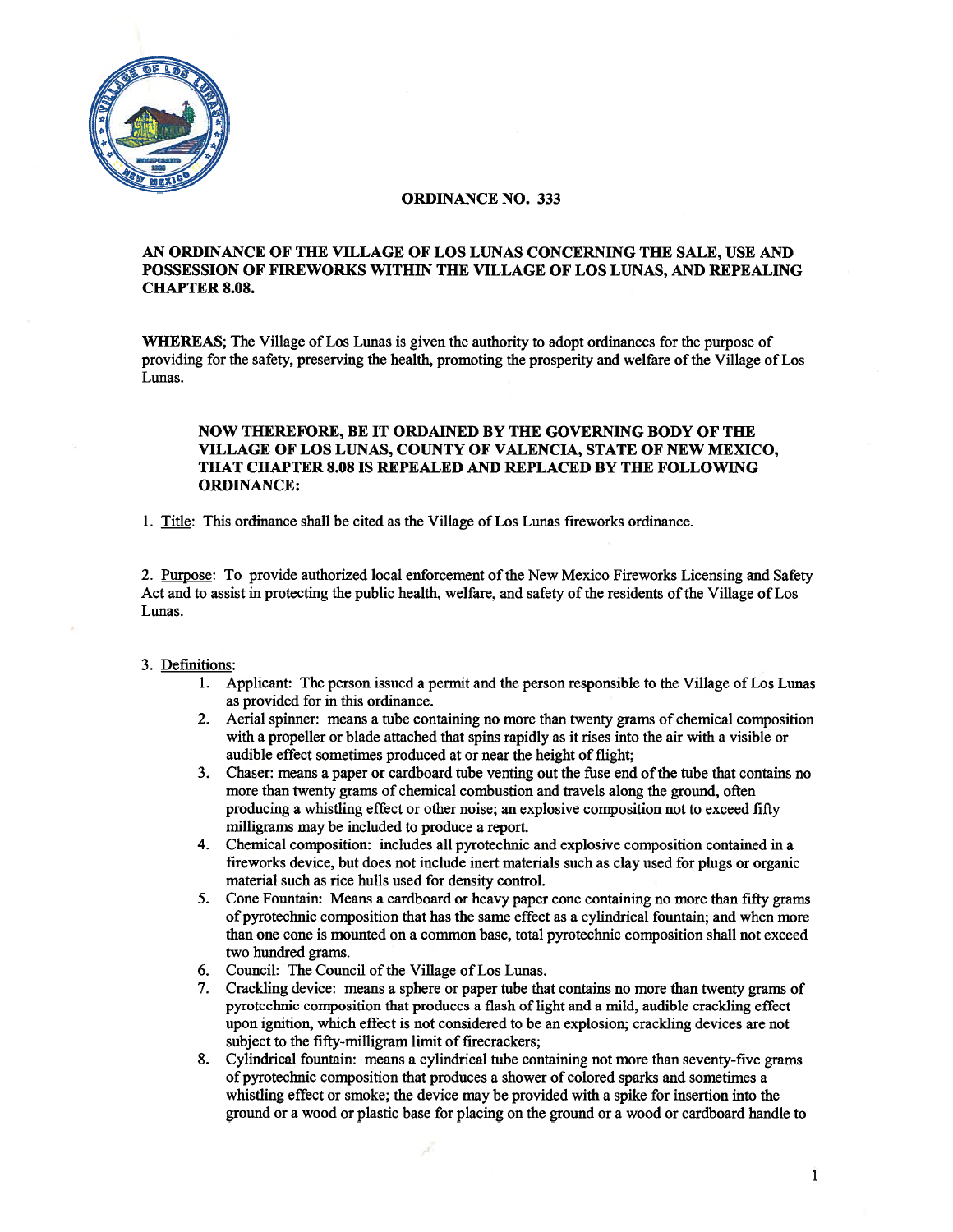be hand held; and when more than one tube is mounted on <sup>a</sup> common base, total pyrotechnic composition shall not exceed two hundred grams;

- 9. Display distributor: means any person, firm, or corporation selling display fireworks;
- 10. Display fireworks: means devices primarily intended for commercial displays that are designed to produce visible or audible effects by combustion, deflagration, or detonation, including salutes containing more than one hundred thirty milligrams of explosive composition; aerial shells containing more than forty grams of chemical composition exclusive of lift charge; and other exhibition display items that exceed the limits for permissible fireworks;
- 11. Distributor: means any person, firm, or corporation selling fireworks to wholesalers and retailers for resale;
- 12. Explosive composition: means any chemical compound or mixture, the primary purpose of which is to function by explosion, producing an audible effect in <sup>a</sup> fireworks device;
- 13. Firecracker: means <sup>a</sup> small, paper-wrapped or cardboard tube containing no more than fifty milligrams of explosive composition that produces noise and a flash of light; provided that firecrackers used in aerial devices may contain up to one hundred thirty milligrams of explosive composition per report;
- 14. Fire Chief: The Village of Los Lunas Fire Chief or his designated representative;
- 15. Fireworks: means devices intended to produce <sup>a</sup> visible or audible effect by combustion, deflagration, or detonation and are categorized as "permissible fireworks", "prohibited fireworks", or "display fireworks";
- 16. Flitter sparkler: means <sup>a</sup> narrow paper tube attached to <sup>a</sup> stick or wire and filled with no more than five grams of pyrotechnic composition that produces color and sparks upon ignition and the paper at one end of the tube is ignited to make the device function;
- 17. Ground audible devices: means chasers and firecrackers;
- 18. Ground spinner: means <sup>a</sup> small, rapidly spinning device containing no more than twenty grams of pyrotechnic composition venting out an orifice usually on the side of the tube that when ignited produces <sup>a</sup> shower of sparks and color: "ground spinner" is similar in operation to wheel, but is intended to be placed flat on the ground and ignited;
- 19. Helicopter: means <sup>a</sup> tube contaming no more than twenty grams of chemical composition with <sup>a</sup> propeller or blade attached that spins rapidly as it rises into the air with <sup>a</sup> visible or audible effect sometimes produced at or near the height of flight;
- 20. Illuminating torch: means <sup>a</sup> cylindrical tube containing no more than one hundred grams of pyrotechnic composition that produces <sup>a</sup> colored flame upon ignition and may be spiked, based, or hand held, and when more than one tube is mounted on <sup>a</sup> common base, total pyrotechnic composition shall not exceed two hundred grams:
- 21. Manufacturer: means any person, firm, or corporation engaged in the manufacture of fireworks;
- 22. Mine: means <sup>a</sup> heavy cardboard or paper tube usually attached to <sup>a</sup> wooden or plastic base and containing no more than forty grams of chemical composition plus not more than twenty grams of lift charge per tube that individually expels pellets of pressed pyrotechnic composition that bum with bright color in <sup>a</sup> star effect, or other devices propelled into the air, and that contains components producing reports containing <sup>a</sup> maximum one hundred thirty milligrams of explosive composition per report; <sup>a</sup> mine may contain more than one tube, but the tubes must fire in sequence upon ignition of one extemal fuse and the total chemical composition, including lift charges, of <sup>a</sup> multiple tube device shall not exceed two hundred grams;
- 23. Missile-type rocket: means <sup>a</sup> device similar to <sup>a</sup> stick-type rocket in size, composition, and effect that uses fms rather than <sup>a</sup> stick for guidance and stability and that contains no more than twenty grams of chemical composition;
- 24. Permissible fireworks: means fireworks legal for sale to and use in New Mexico by the general public;
- 25. Portable buildings: means any structure, tent, trailer, or vehicle which is oftemporary nature or design which is used separately or together for the retail sale of fireworks to the general public. Any tent intended for use as <sup>a</sup> sales location shall comply with rules adopted by the state fire marshal;
- 26. Prohibited fireworks: means fireworks which are not legal for sale or possession within the municipality;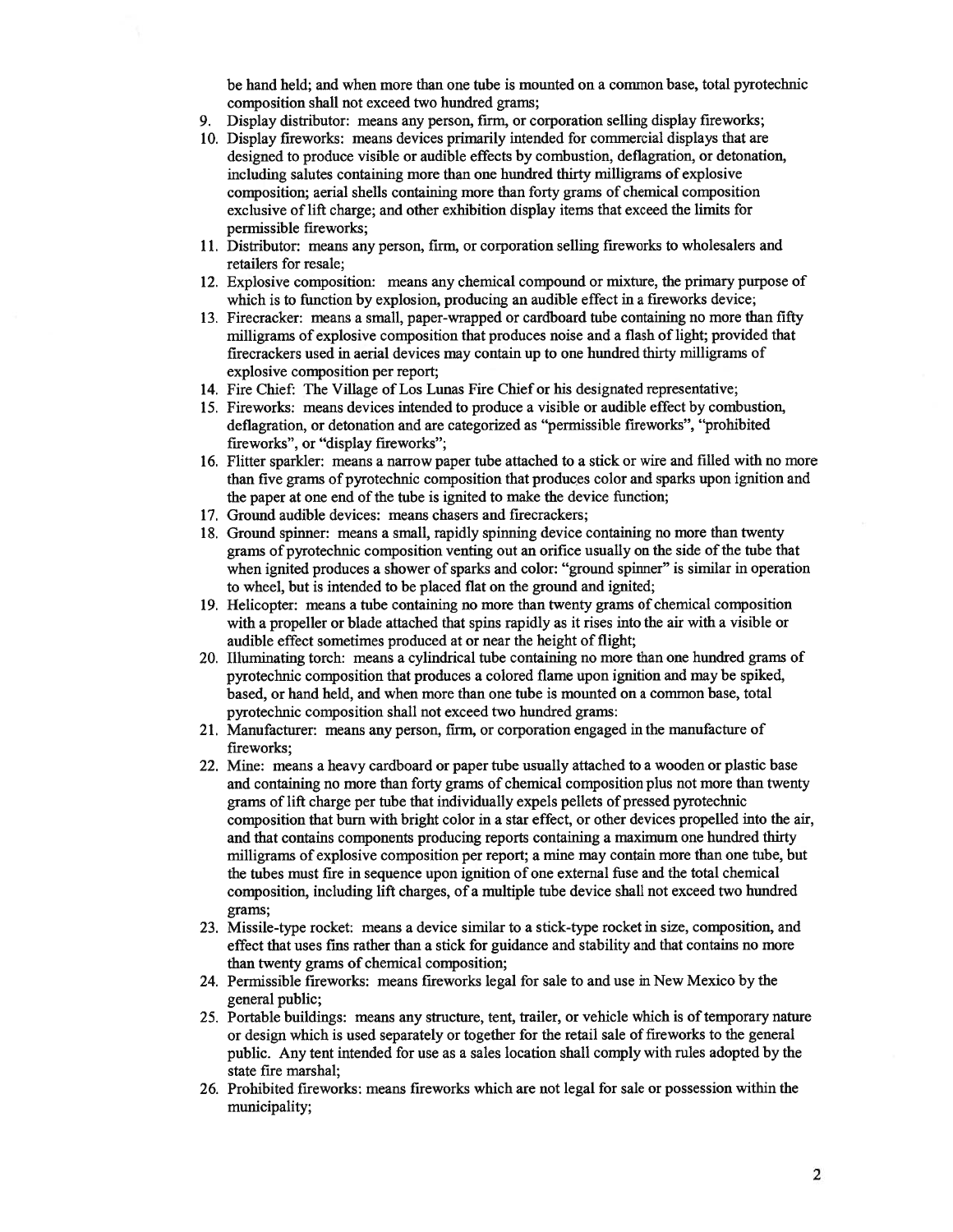- 27. Pyrotechnic composition: means <sup>a</sup> chemical mixture that on buming and without explosion produces visible or brilliant displays or bright lights or whistles or motion;
- 28. Retailer: means any person, firm, or corporation purchasing permissible fireworks for resale to consumers;
- 29. Roman candle: means <sup>a</sup> heavy paper or cardboard tube containing no more than twenty grams of chemical composition that individually expels pellets of pressed pyrotechnic composition that bum with bright color in <sup>a</sup> star effect;
- 30. Shell: means <sup>a</sup> heavy cardboard or paper tube usually attached to <sup>a</sup> wooden or plastic base and containing no more than forty grams of chemical composition <sup>p</sup>lus not more than twenty grams of lift charge per tube that individually expels pellets of pressed pyrotechnic composition that bum with bright color in <sup>a</sup> star effect, or other devices propelled into the air, and that contains components producing reports containing <sup>a</sup> maximum one hundred thirty milligrams of explosive composition per report; <sup>a</sup> mine may contain more than one tube, but the tubes must fire in sequence upon ignition of one extemal fuse and the total chemical composition, including lift charges, of <sup>a</sup> multiple tube device shall not exceed two hundred grams;
- 31. Specialty retailer: means any person, firm, or corporation purchasing permissible fireworks for year-round resale in permanen<sup>t</sup> retail stores whose primary business is tourism;
- 32. Statute: For the purposes ofthis ordinance refers to the State of New Mexico Fireworks Licensing and Safety Act beginning with Section 60-2C-1, NMSA 1978.
- 33. Stick-type rocket: means <sup>a</sup> cylindrical tube containing no more than twenty grams of chemical composition with <sup>a</sup> wooden stick attached for guidance and stability that rises into the air upon ignition and produces <sup>a</sup> burst of color or sound at or near the height of flight;
- 34. Toy smoke device: means <sup>a</sup> small plastic or paper item containing no more than one hundred grams of pyrotechnic composition that produces white or colored smoke as the primary effect;
- 35. Vendor: Any person or business engaged in the retail sale of fireworks to the general public;
- 36. Wheel: means <sup>a</sup> pyroteclmic device that is made to attach to <sup>a</sup> pos<sup>t</sup> or other surface that revolves, producing <sup>a</sup> shower of color and sparks and sometimes <sup>a</sup> whistling effect, and that may have one or more drivers, each of which contains no more than sixty grams of pyrotechnic composition and the total wheel contains no more than two hundred grams total pyrotechnic composition;
- 37. Wholesaler: means any person, firm, or corporation purchasing fireworks for resale to retailers. (Ord. 254 (part), 1998: Ord. 185 (part), 1992: Ord. 149-1990-1 (part), 1990: Ord. 149 §2, 1987)

### 4. Application and Permit

Businesses which at the time of application for <sup>a</sup> fireworks permit are licensed and have been continuously engaged in the conduct of the business for which they are licensed in the village for at least six months shall obtain <sup>a</sup> pennit after the fire department inspects and certifies as safe the <sup>p</sup>lace of business for fireworks sales. All other vendors of fireworks within the Village of Los Lunas must obtain a local fireworks retail sales permit from the Fire Department of the Village of Los Lunas. Vendors must present, at the time of application for permit, <sup>a</sup> copy of <sup>a</sup> written agreemen<sup>t</sup> for use, rent or lease of land intended for the vendor's sales location, unless the vendor is located within <sup>a</sup> permanen<sup>t</sup> structure. Such written agreements for use, rent or lease of land for use as <sup>a</sup> fireworks sales location shall be signed by the owner, property manager, or tenant having authority to execute such documents.

- A. Applications for retail sales permits may be obtained from the Village of Los Lunas Fire Department, 465 Main Street NW, Los Lunas, New Mexico. Each sales location within the Village of Los Lunas shall have <sup>a</sup> separate permit.
- B. Applications will be accepted up to June  $10^{th}$  of each year. Vendors and/or businesses shall provide a copy of the state issued license or permit for the sale of permissible fireworks with the application.
- C. Vendors who sell permissible fireworks shall pay twenty-five dollars (\$25.00) for their yearly city permit. Vendors shall obtain <sup>a</sup> Village of Los Lunas business registration license at the cost of twenty-five dollars (\$25.00) per year, except those retail businesses

3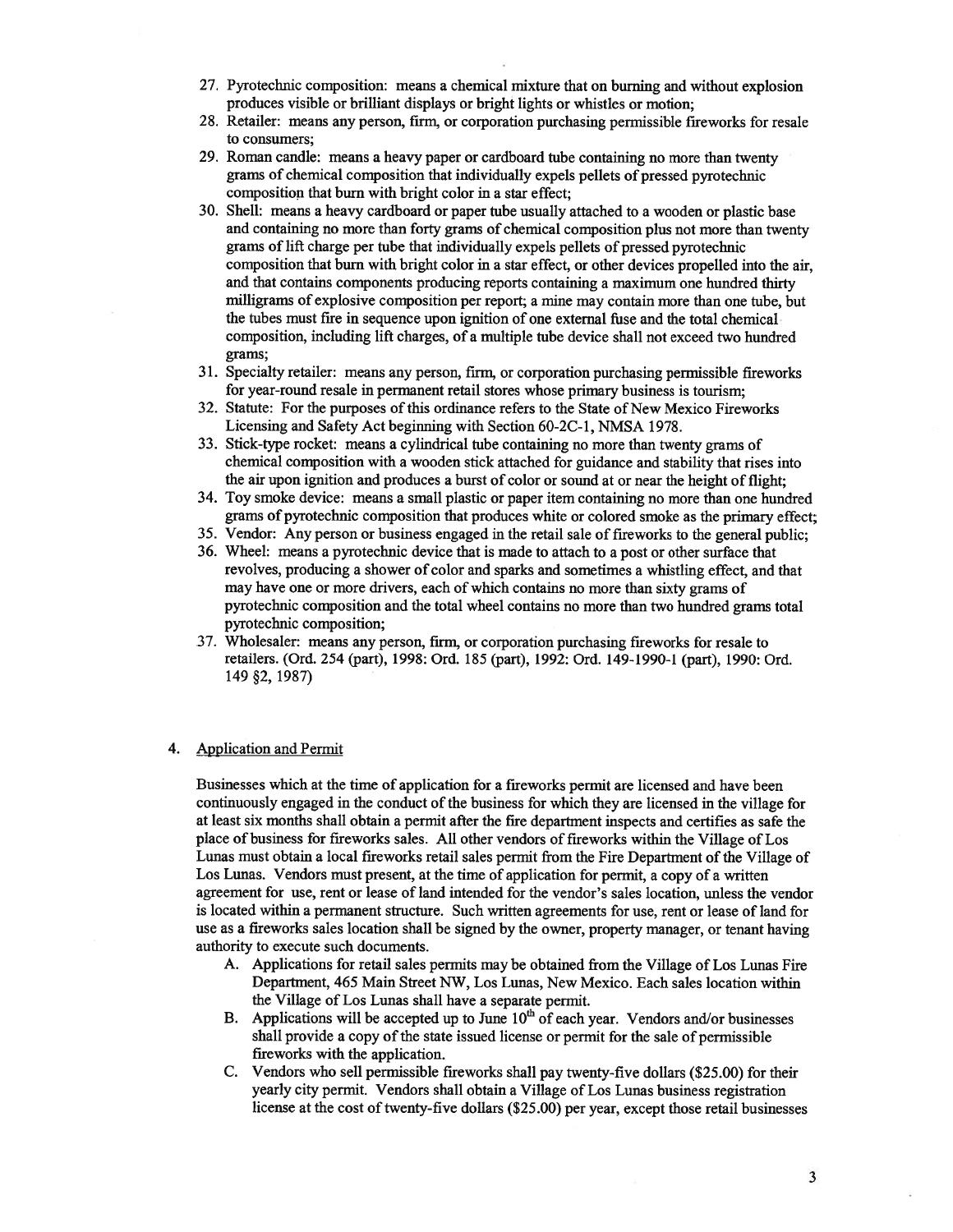located at permanen<sup>t</sup> locations that posses <sup>a</sup> current municipal business registration or license.

- D. Vendors are responsible for the applicable municipal gross receipts taxes.
- 5. Sale, distribution, and use
	- A. No person shall sell, possess or use fireworks within the village, excep<sup>t</sup> as is permitted under this chapter.
	- B. It is illegal to manufacture fireworks in the village. (Ord. <sup>149</sup> § 4, 1987)
	- C. No person shall store for commercial purposes or sell within the village any firework without first obtaining <sup>a</sup> permit from the village. The permit shall be prominently displayed at the location where fireworks are sold.
	- D. No person shall store, import, sell, possess, or use within the village any firework other than common fireworks as defmed in this chapter, and not prohibited by this chapter.
	- E. Permissible fireworks may be sold at retail between June  $20<sup>th</sup>$  through July  $6<sup>th</sup>$  of each year and six days preceding and including New Year's Day and three days preceding and including Chinese New Year, the sixteenth of September and Cinco de Mayo of each year, excep<sup>t</sup> that permissible fireworks may be sold all year in permanen<sup>t</sup> retail stores whose primary business is tourism.
	- F. Portable buildings must be set back <sup>a</sup> reasonable distance from the roadway and shall not obstruct the public right of way.
	- G. At all <sup>p</sup>laces where fireworks are sold, the vendor shall pos<sup>t</sup> in <sup>a</sup> prominent <sup>p</sup>lace in letters at least two inches high the words: "PRIVATE USE OF LEGAL FIREWORKS IS LIMITED TO THE SIXTEEN-DAY PERIOD ENDING AT MIDNIGHT JULY  $6^{TH,y}$ .
	- H. At all places where fireworks are sold, displayed, or commercially stored, the words "NO SMOKING" shall be displayed in letters at least four inches high.
	- I. Structures where fireworks are sold shall be protected with at least one five-pound class ABC dry chemical fire extinguisher and a five gallon container of water.
	- J. No person shall sell any fireworks to a child under the age of sixteen years or to any person who is intoxicated.
	- K. No fireworks shall be stored, kept, sold, or used within fifty feet of any gasoline pump, gasoline tank, gasoline bulk station, or any building in which gasoline or other volatile, flammable liquids are sold or stored in containers of more than one gallon, excep<sup>t</sup> in stores where cleaners, paints, and oils are handled in sealed containers only.
	- L. No fireworks shall he sold excep<sup>t</sup> in an established <sup>p</sup>lace of business or in <sup>a</sup> temporary building which has been approved for the sale of fireworks at the time the permit is issued. Temporary buildings shall be removed by midnight of July  $7<sup>th</sup>$  of the same year. Portable buildings must be set back <sup>a</sup> reasonable distance from the roadway and shall not obstruct the public right of way.
	- M. Discharge of fireworks on property which the vendor is located on is prohibited.
	- N. No person shall ignite any fireworks within <sup>a</sup> motor vehicle or throw fireworks from <sup>a</sup> motor vehicle, nor shall any person place or throw any ignited article of fireworks into or at <sup>a</sup> motor vehicle or at or near any person or group of people.
	- 0. Any fireworks devices that are readily accessible to handling by consumers or purchasers in <sup>a</sup> retail sales location shall have their expose<sup>d</sup> fuses protected in <sup>a</sup> manner to protect against accidental ignition of an item by <sup>a</sup> spark, cigarette ash or other ignition source. If the fuse is <sup>a</sup> thread-wrapped safety fuse which has been coated with <sup>a</sup> nonflammable coating, only the outside end of the safety fuse shall be covered. If the fuse is not a safety fuse, then the entire fuse shall be covered. (Ord. <sup>254</sup> (part), 1998; Ord. 246, 1997; Ord. 200 (part), 1993; Ord. 185 (part), 1992; Ord. 149-1990-1 (part), 1990; Ord. 149 §3, 1987)
- 6. Display Fireworks: Nothing herein shall prohibit the public display of fireworks, excep<sup>t</sup> that any individual association, partnership, corporation, organization, county, or municipality, shall secure <sup>a</sup> permit from the goveming body of Los Lunas where the public display is to be fired. The display fireworks shall be purchased from <sup>a</sup> distributor or display distributor licensed by the state fire marshal and the bureau of alcohol, tobacco, and firearms ofthe United States Department of the Treasury.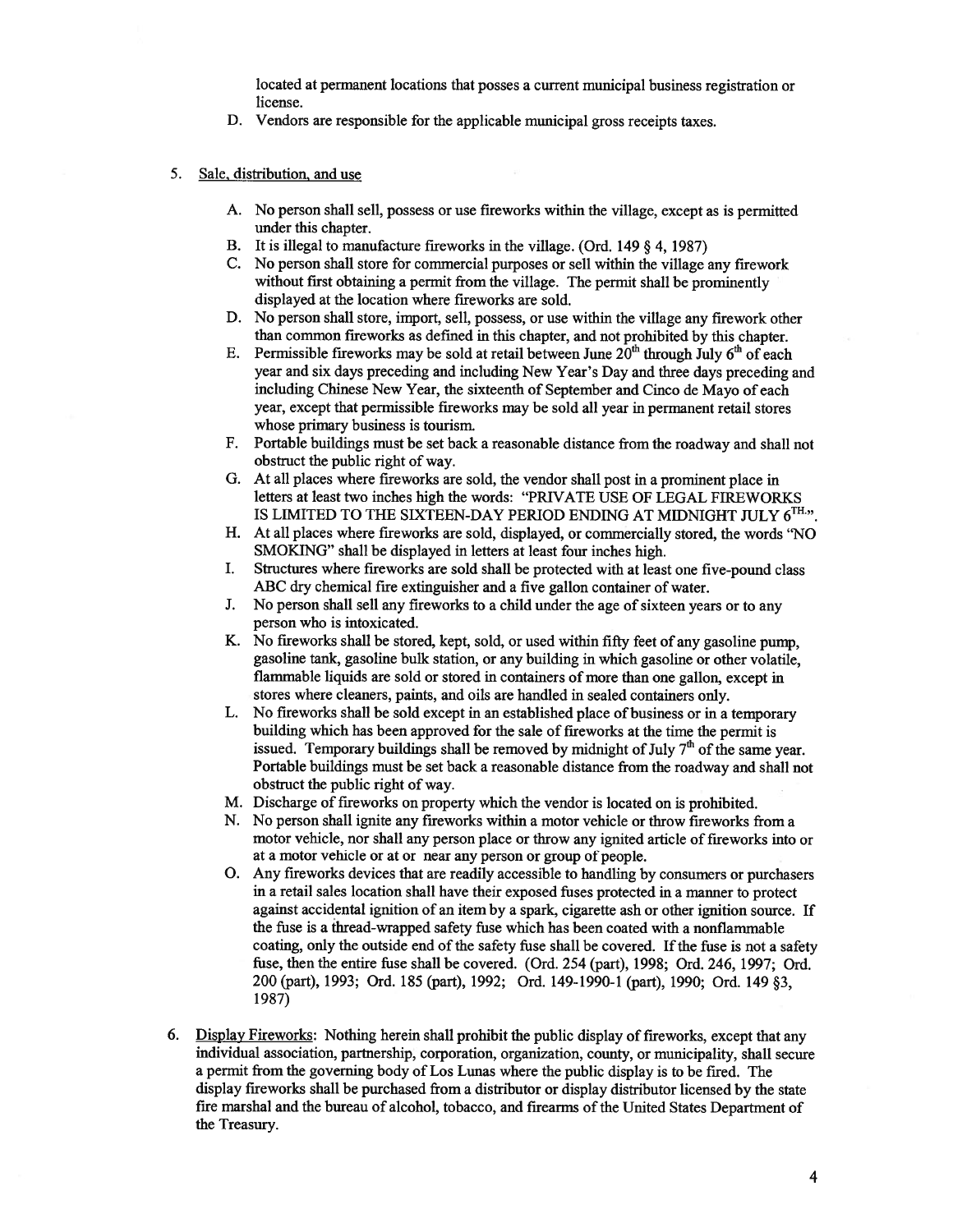- 7. Inspection: The fire chief may at any reasonable hour enter and inspect the premises, portable building, or any structure temporarily or permanently located at the site designated for the sale, packaging or handling of permissible fireworks and may seize non-permitted fireworks.
- 8. Permissible Fireworks:
	- A. The following are permissible fireworks within the municipality:
		- I. ground and hand-held sparkling and smoke devices:
			- a. cone fountains;
			- b. crackling devices;
			- c. cylindrical fountains;
			- d. flitter sparklers;
			- e. ground spinners;
			- f. illuminating torches;
			- g. toy smoke devices; and
			- h. wheels.

### 9. Prohibited Fireworks

It is illegal to possess or to sell or offer to sell any firework prohibited by this ordinance.

- A. The following are prohibited fireworks within the municipality:
	- 1. aerial devices:
		- a. aerial spinners;
		- b. helicopters;
		- c. mines;
		- d. missile-type rockets;
		- e. roman candles;
		- f. shells; and
		- g. stick-type rockets.
	- 2. ground audible devices:
		- a. chasers; and
		- b. firecrackers.
- 10. Seizure of Fireworks. The Fire Chiefmay inspect the fireworks stands for conformance to Sections 8 and 9 of this ordinance.
	- A. The Fire Chief or his designee, and/or the village police department shall seize, take, remove, or cause to be removed at the expense of the permit holder all stocks of fireworks offered or exposed for sale in violation of Section 9 of this ordinance.
	- B. The Fire Chief or his designee, and/or the village police department shall seize, take, remove, or cause to be removed at the expense of the person in possession, all fireworks possessed by the person in violation of Section 9 of this ordinance.
- 11. Penalty:
	- A. Any individual, firm, partnership, or corporation that violates any provision of this ordinance is guilty of <sup>a</sup> petty misdemeanor and upon conviction shall by punished by <sup>a</sup> fine of not more than five hundred dollars (\$500) or imprisonment for <sup>a</sup> period of not more than ninety (90) days or both fine and imprisonment.
	- B. In addition to any other criminal penalties that may be imposed, any individual, firm, partnership, or corporation found guilty by <sup>a</sup> court of competent jurisdiction of violating this ordinance or the Fireworks Licensing and Safety Act shall, after notice and hearing, have its permit revoked for <sup>a</sup> period of one year.

5